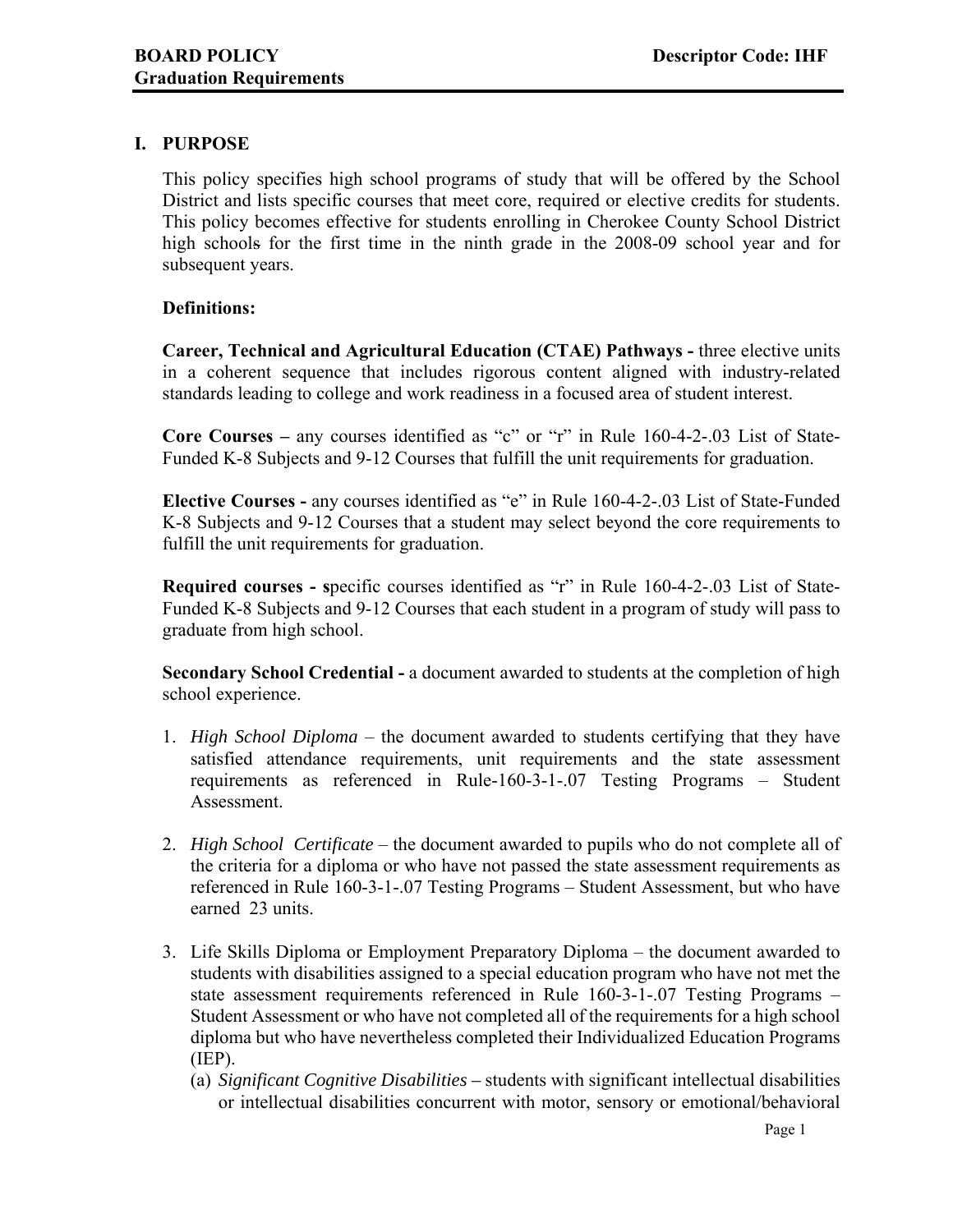disabilities who require substantial adaptations and support to access the general curriculum and require additional instruction focused on relevant life skills and participate in the Georgia Alternative Assessment (GAA).

- (b) *Unit* one unit of credit awarded for a minimum of 150 clock hours of instruction or 135 hours of instruction in an approved block schedule.
- (c) *Unit, Summer School* one unit of credit awarded for a minimum of 120 clock hours of instruction.

## **Requirements of the School District:**

The School District will provide secondary school curriculum, instructional delivery, and support services that reflect the high school graduation and state assessment requirements and assist all students in developing their unique potential to function in society.

The School District will base local graduation requirements on Georgia Board of Education Rule 160-4-2-48, will submit a copy of this locally adopted policy to the Georgia Department of Education and will place on file a letter from the State Superintendent of Schools or designee stating that the locally developed policy meets all state requirements.

The School District will develop policies on post-secondary enrollment as referenced in Rule 160-4-2.34 (Post-secondary Options) and for joint enrollment and early admission programs (Board Policy IDCH).

The School District requires that:

Students who enroll from another state meet the graduation requirements for the graduating class they enter and the state assessment requirements as referenced in Rule 160-3-1-.07 Testing Programs – Student Assessment.

Students who enroll in the ninth grade for the first time in the 2008-09 school year and withdraw will meet the graduation requirements specified in this rule and the assessment requirements specified in Rule 160-3-1-.07 Testing Programs – Student Assessment.

#### **Units of Credit:**

- (a) All state-supported high schools will make available to all students the required areas of study.
- (b) A course will count only once for satisfying a unit of credit expect in those instances, as defined by the Georgia Department of Education, where one course can satisfy two separate credit requirements.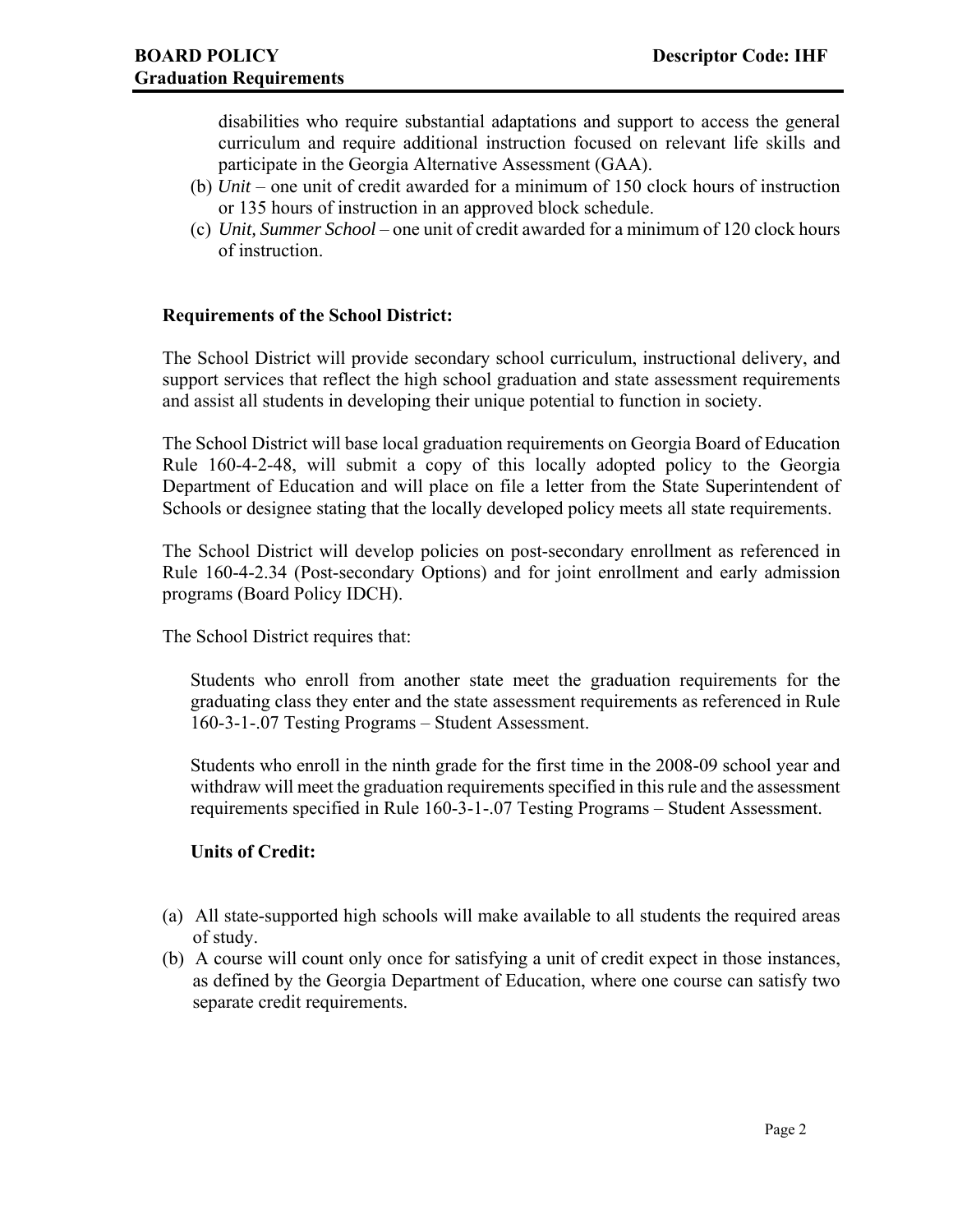See the following chart.

| <b>Core Areas of Study</b> |                                                                                                | <b>Units Required</b> |
|----------------------------|------------------------------------------------------------------------------------------------|-----------------------|
| $\rm (I)$                  | English/Language Arts*                                                                         | 4                     |
| (II)                       | Mathematics*                                                                                   | 4                     |
| (III)                      | Science*                                                                                       | 4                     |
|                            | The 4 <sup>th</sup> science unit may be used to meet both the science and elective requirement |                       |
| (IV)                       | Social Studies                                                                                 | 3                     |
| (V)                        | $CTAE$ and/or                                                                                  |                       |
|                            | Modern Language/Latin and/or                                                                   |                       |
|                            | Fine Arts                                                                                      | 3                     |
| (VI)                       | Health and Physical Education*                                                                 |                       |
| VII)                       | Electives                                                                                      | 4                     |
| Total Units (Minimum)      |                                                                                                | 23                    |
|                            | *Required Courses and/or Core Courses                                                          |                       |

# **Required/Core/Elective Credit:**

Unit credit will be awarded only for courses that include concepts and skills based on the Georgia Student Performance Standards for grades 9-12 or those approved by the State Board of Education. Unit credit may be awarded for high school courses offered in the middle grades that meet 9-12 Georgia Student Performance Standards requirements. The Individualized Education Program (IEP) will specify whether core courses taken as part of an IEP will receive core unit credit.

No high school course credit may be awarded for courses in which instruction is based on the Georgia Student Performance Standards for grades K-8.

Completion of diploma requirements does not necessarily qualify students for the HOPE Scholarship Program.

## **Areas of Student Course Offerings:**

- (I) Courses that will earn unit credit are listed in Rule 160-4-2-.03 List of State-funded K-8 Subjects and 9-12 Courses.
- (II) Any student may select any course listed in the course listing rule. The one exception to this provision is where the letter "r" appears with course names. These courses are required. These courses must be successfully completed and cannot be substituted with any other course. Any course identified as "c" is a core course and may be selected to count as one of the core unit requirements. A course identified as "e" is an elective course that may be selected beyond the core requirements to fulfill the unit requirements.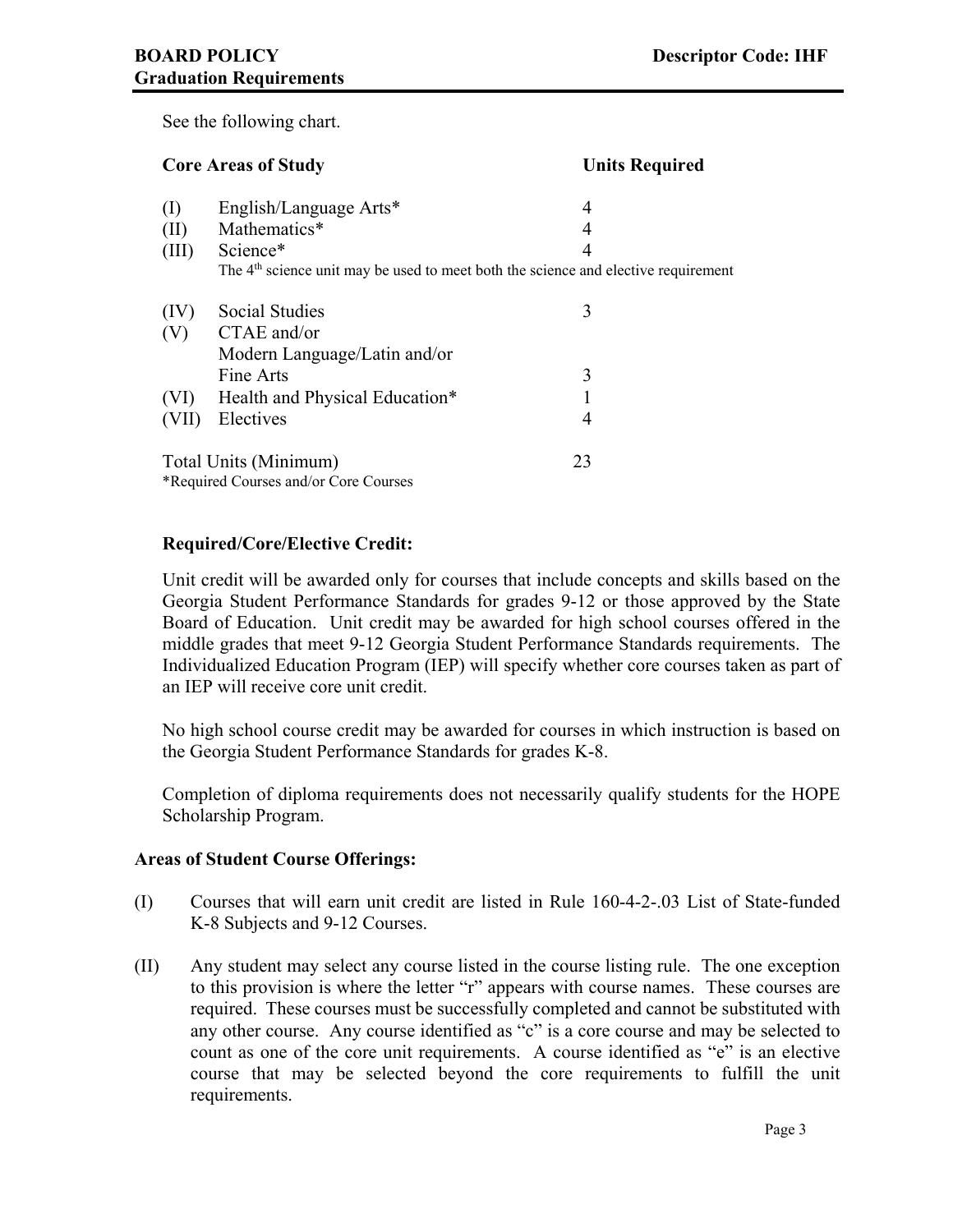*English/Language Arts:* Four units of credit in English/Language Arts will be required of all students. A full unit of credit in American Literature/Composition and a full unit of credit in Ninth-Grade Literature and Composition will be required. All courses that may satisfy the remaining units of credit are identified with a "c." The Writing, Conventions, and Listening, Speaking, and viewing strands of the Georgia Student Performance Standards will be taught in sequence in grades 9-12. Literature modules may be taught in any sequence in grades 10-12.

*Mathematics*: Four units of credit in mathematics will be required of all students, including Algebra I, Geometry and Algebra II or its equivalent. Additional units needed to complete four credits in mathematics must be chosen from the list of AP/IB designated courses.

Students with disabilities: refer to the Mathematics Graduation Requirement Guidance Document from the Georgia Department of Education for the most current requirements for students with disabilities.

*Science:* Four units of credit in science will be required of all students, including one full unit of Biology; one unit of either Physical Science or Physics; one unit of either Chemistry, Earth Systems, Environmental Science or an AP/IB course; and one additional science unit. The fourth science unit may be used to meet both the science and elective requirements. Any AP/IB science course may be substituted for the appropriate courses listed above.

*Social Sciences*: Three units of credit will be required in social studies. One unit of credit will be required in United States History. One unit of credit will be required in World History. Onehalf unit of American Government/Civics will be required. One-half unit of Economics will be required.

*CTAE/Modern Language/Latin/Fine Arts*: A total of three units of credit will be required from the following areas: CTAE and/or Modern Language/Latin and/or Fine Arts. Students are encouraged to select courses in a focused area of interest.

- 1. *Career, Technical and Agriculture Education (CTAE) Pathways*: Students may earn three units of credit in a coherent sequence of CTAE courses through a self-selected pathway leading to college readiness and a career readiness certificate endorsed by related industries.
- 2. *Modern Language/Latin*: All students are encouraged to earn two units of credit in the same modern language/Latin. Students planning to enter or transfer into a University System of Georgia institution or other post-secondary institution must take two units of the same modern language/Latin. Georgia Department of Technical and Adult Education (DTAE) institutions (Technical College System of Georgia) do not require modern language/Latin for admissions.
	- A. Students whose native language is not English may be considered to have met the foreign language expectation by exercising the credit in lieu of enrollment option if they are proficient in their native language. A formal examination is not necessary if other evidence of proficiency is available.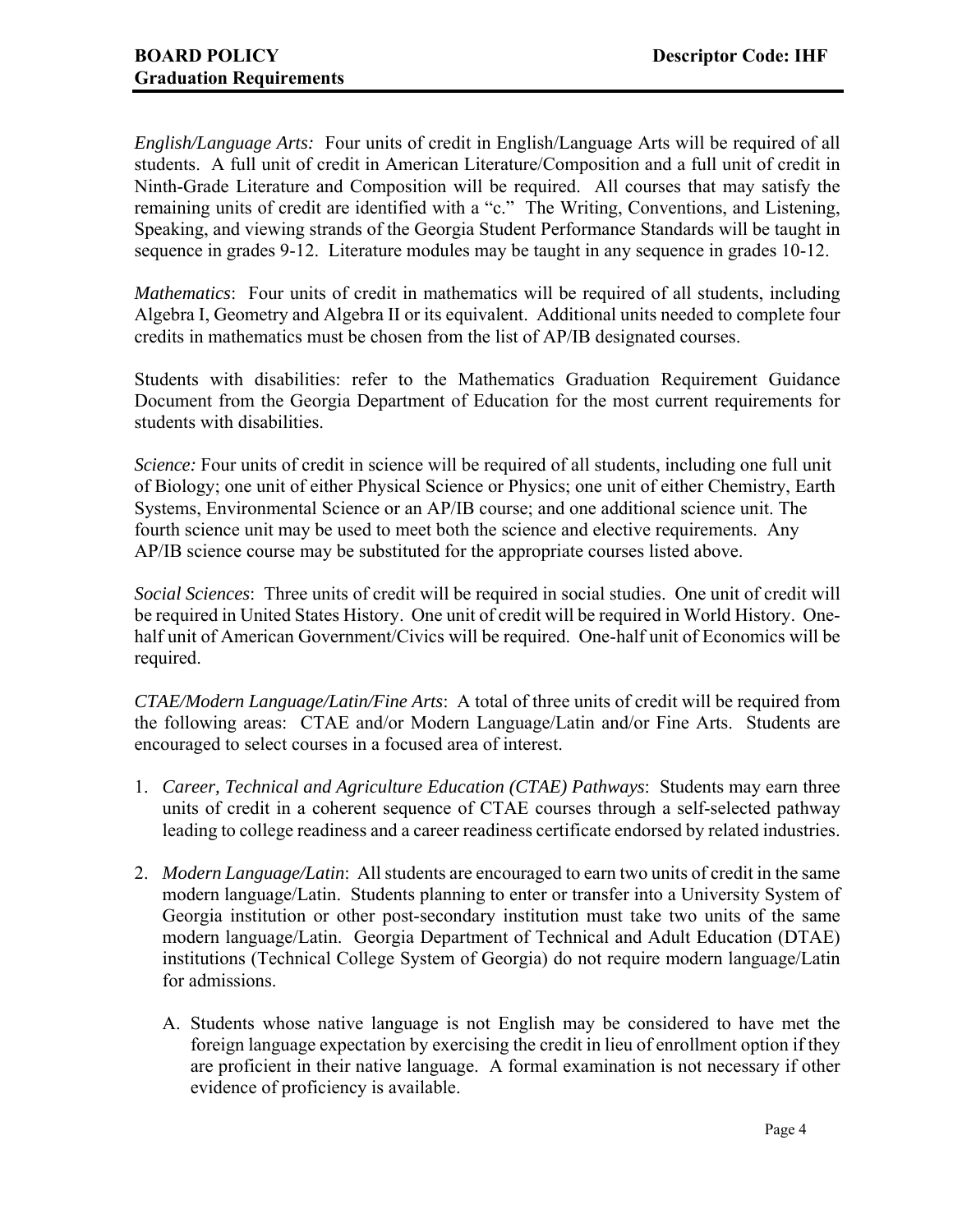- B. American Sign Language may be taken to fulfill the modern language requirements.
- C. Two approved units of Computer Science may be used to satisfy the Foreign Language/American Sign Language/Computer Science Requirement for graduation and to meet admission standards at University System of Georgia institutions. However, students who use Computer Science courses to meet this requirement may not use these courses to meet the  $4<sup>th</sup>$  year Science requirement.
- 3. *Fine Arts*: Electives may be selected from courses in fine arts.
- 4. *Health and Physical Education*: One unit of credit in health and physical education is required. Students shall combine one-half or one-third units of credit of Health (17.011), Health and Personal Fitness (36.051), or Advanced Personal Fitness (36.061) to satisfy this requirement. Three (3) units of credit in JROTC (Junior Reserve Officer Training Corps) may be used to satisfy this Comprehensive Health and Physical Education Rule requirements in rule 160-4-2-.12 and 2) the local Board of Education must approve the use of ROTC courses to satisfy the one required unit in health and physical education.

# **Required Procedures for Awarding Units of Credit:**

A unit of credit for graduation will be awarded to students only for successful completion of state-approved courses of study based on a minimum of 150 clock-hours of instruction provided during the regular school year, 135 clock-hours of instruction in an approved block schedule during the regular school year, or a minimum of 120 clock-hours of instruction in summer school.

## **Students with Significant Cognitive Disabilities:**

 Students with significant cognitive disabilities may graduate and receive a regular high school diploma when the student's Individual Education Plan (IEP) team determines that the student has:

- (a) completed an integrated curriculum based on the Georgia Student Performance Standards that includes instruction in Mathematics, English/Language Arts, Science and Social Studies as well as career preparation, self-determination, independent living and personal care to equal a minimum of 23 units of instruction, and
- (b) participated in the Georgia Alternate Assessment (GAA) during middle school and high school and earned a proficient score on the high school GAA test, and
- (c) reached the 22nd birthday OR has transitioned to an employment/education/training setting in which the supports needed are provided by an entity other than the local school system.